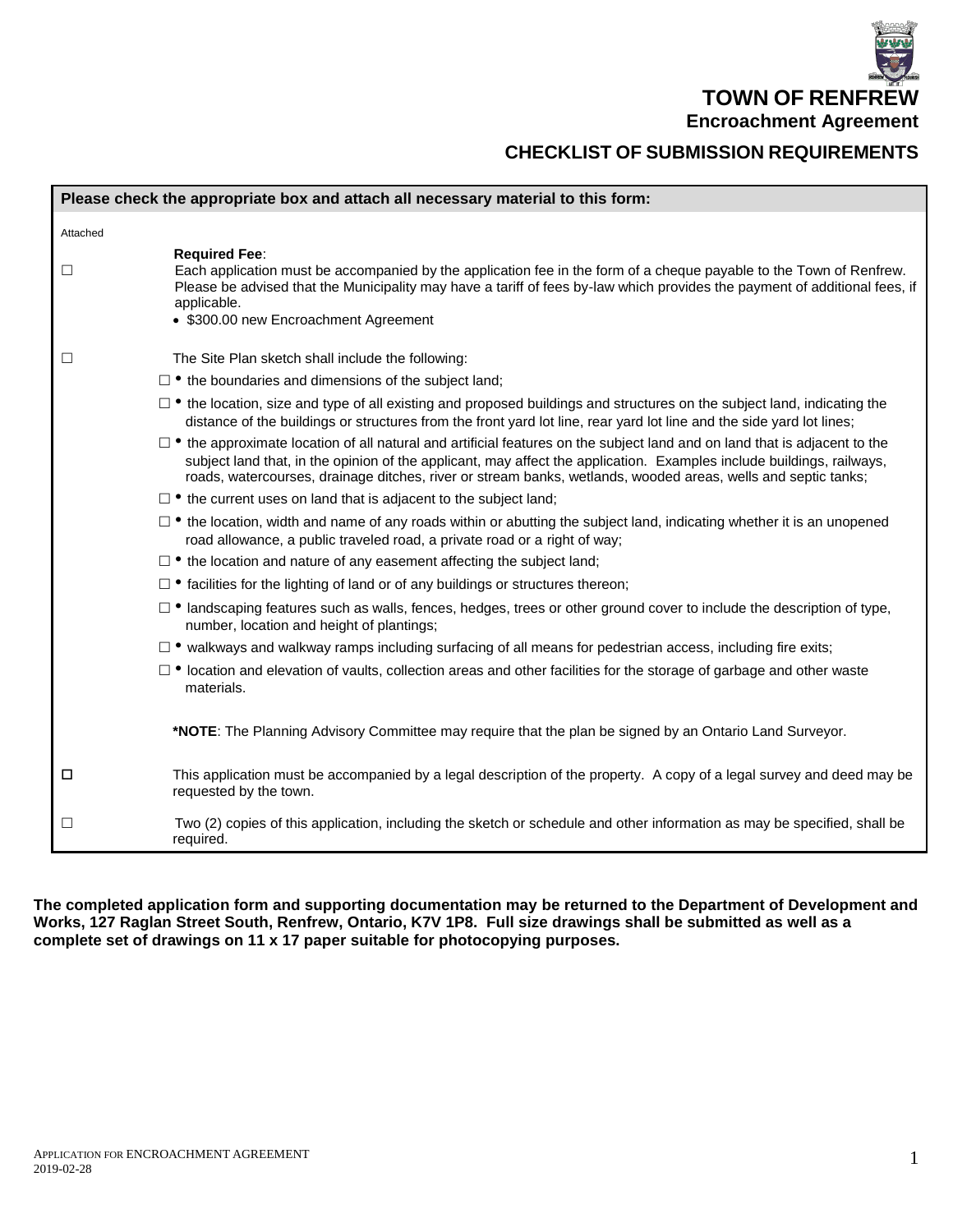

# **TOWN OF RENFREW Application For ENCROACHMENT AGREEMENT**

| <b>OFFICE USE ONLY</b>              |                             |  |
|-------------------------------------|-----------------------------|--|
| Application No.                     | <b>Application Received</b> |  |
| Date of Pre-consultation Meeting    | <b>Staff Person Present</b> |  |
| Date of Application Deemed Complete | Fee Received                |  |

### **1) Contact Information:**

| <b>Applicant/Owner Information</b><br>Municipal Freedom of Information and Protection of Privacy Act - Personal Information on this form is collected under<br>authority of The Planning Act and will be used to process this application. |                                         |                                                                                                |  |  |
|--------------------------------------------------------------------------------------------------------------------------------------------------------------------------------------------------------------------------------------------|-----------------------------------------|------------------------------------------------------------------------------------------------|--|--|
| <b>NAME/TITLE</b>                                                                                                                                                                                                                          | <b>MAILING ADDRESS and POSTAL CODE</b>  | <b>TELEPHONE (Home)</b><br><b>TELEPHONE (Work/Cell)</b><br><b>E-MAIL ADDRESS</b><br><b>FAX</b> |  |  |
| Applicant                                                                                                                                                                                                                                  |                                         | $(H)$ -                                                                                        |  |  |
|                                                                                                                                                                                                                                            |                                         | $(W/C)$ -                                                                                      |  |  |
|                                                                                                                                                                                                                                            |                                         | $(E)$ -                                                                                        |  |  |
|                                                                                                                                                                                                                                            |                                         | $(F)$ -                                                                                        |  |  |
| This applicant is:<br>$\Box$ The registered owner                                                                                                                                                                                          | $\Box$ An agent authorized by the owner |                                                                                                |  |  |
| * If the applicant is an agent authorized by<br>the owner, please complete the following:                                                                                                                                                  |                                         | $(H)$ -                                                                                        |  |  |
| Name of Owner                                                                                                                                                                                                                              |                                         | $(W/C)$ -                                                                                      |  |  |
|                                                                                                                                                                                                                                            |                                         | $(E)$ -                                                                                        |  |  |
|                                                                                                                                                                                                                                            |                                         | $(F)$ -                                                                                        |  |  |
| To whom should correspondence be sent?<br>$\Box$ Owner<br>$\Box$ Applicant<br>$\Box$ Both                                                                                                                                                  |                                         |                                                                                                |  |  |
| If known, if there are any holders of any mortgages, charges or other encumbrances on the subject land, please provide details as follows:                                                                                                 |                                         |                                                                                                |  |  |
| Address:<br>Name:<br>the control of the control of the control of the control of the control of the control of                                                                                                                             |                                         |                                                                                                |  |  |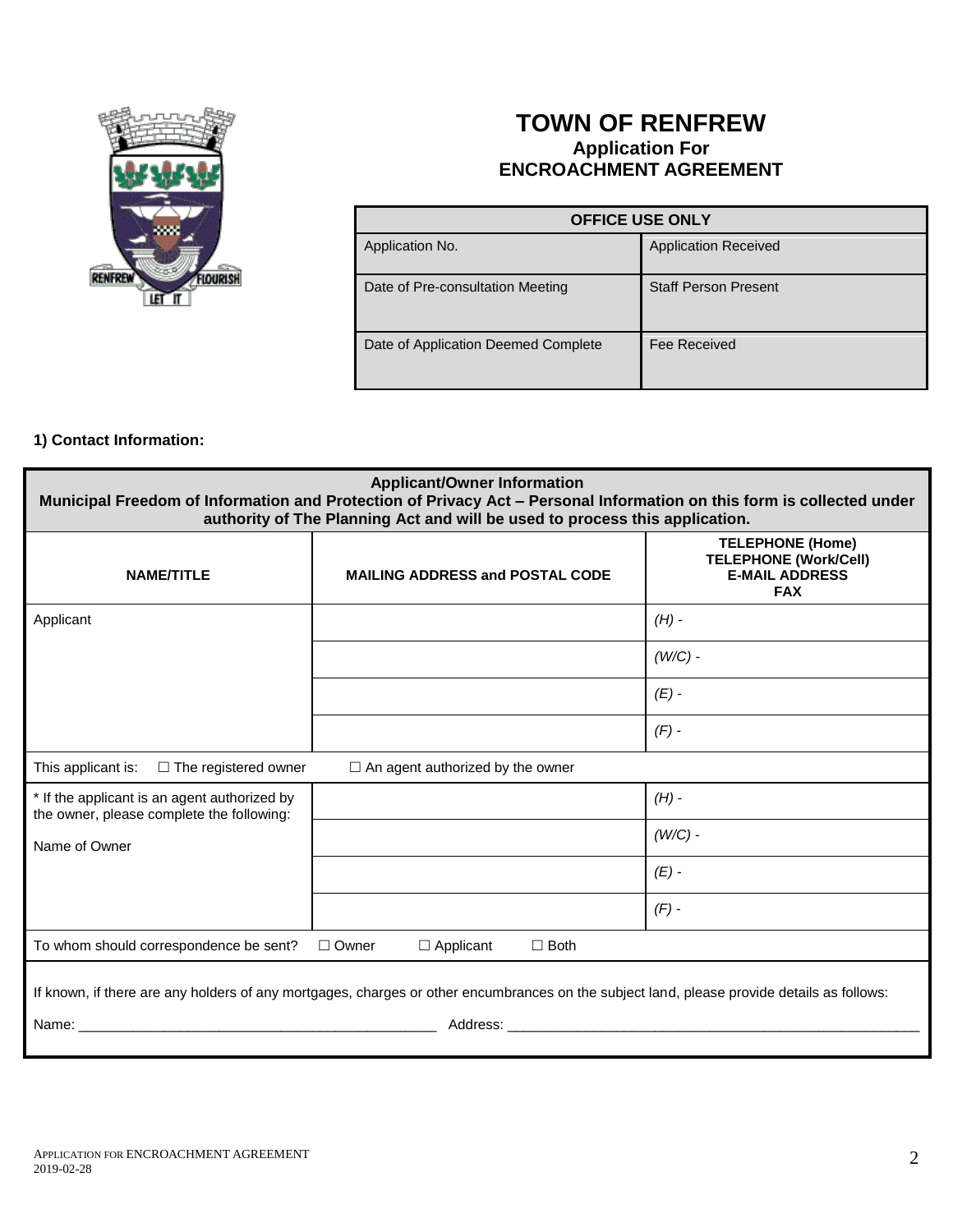#### **2) Provide a Description of the Subject Land:**

| <b>DESCRIPTION OF THE SUBJECT LAND</b> |  |                                                                                                                                        |  |  |
|----------------------------------------|--|----------------------------------------------------------------------------------------------------------------------------------------|--|--|
| Street Address:                        |  |                                                                                                                                        |  |  |
|                                        |  | Municipality _______________________Geographic Twp: __________________________Concession: __________________________Lot: _____________ |  |  |
|                                        |  |                                                                                                                                        |  |  |
|                                        |  |                                                                                                                                        |  |  |
|                                        |  |                                                                                                                                        |  |  |

### **3a) Building and Structure information:**

**Are there existing buildings or structures on the subject land?**

**□** Yes **□** No

**If Yes, please provide the following information for each building or structure (attach a separate sheet if necessary to provide complete information):**

| <b>EXISTING SETBACKS</b> |                   |                  |                  |                            |                                 |
|--------------------------|-------------------|------------------|------------------|----------------------------|---------------------------------|
| <b>Type of Structure</b> | <b>Front Yard</b> | <b>Rear Yard</b> | <b>Side Yard</b> | Height<br>(in metres/feet) | <b>Dimensions/Floor</b><br>Area |
|                          |                   |                  |                  |                            |                                 |
|                          |                   |                  |                  |                            |                                 |
|                          |                   |                  |                  |                            |                                 |
|                          |                   |                  |                  |                            |                                 |
|                          |                   |                  |                  |                            |                                 |
|                          |                   |                  |                  |                            |                                 |

**Additional pages attached? \_\_\_\_\_\_\_\_\_\_\_\_\_\_\_\_\_\_\_ Number of pages \_\_\_\_\_\_\_\_\_\_\_\_\_\_\_\_\_\_**

**3b) Are there proposed buildings or structures to be erected on the subject land?**

**□** Yes **□** No

**If Yes, please provide the following information for each building or structure (attach a separate sheet if necessary to provide complete information):**

| <b>PROPOSED SETBACKS</b> |                   |                  |                  |                            |                                 |
|--------------------------|-------------------|------------------|------------------|----------------------------|---------------------------------|
| <b>Type of Structure</b> | <b>Front Yard</b> | <b>Rear Yard</b> | <b>Side Yard</b> | Height<br>(in metres/feet) | <b>Dimensions/Floor</b><br>Area |
|                          |                   |                  |                  |                            |                                 |
|                          |                   |                  |                  |                            |                                 |
|                          |                   |                  |                  |                            |                                 |
|                          |                   |                  |                  |                            |                                 |
|                          |                   |                  |                  |                            |                                 |
|                          |                   |                  |                  |                            |                                 |

**Additional pages attached? \_\_\_\_\_\_\_\_\_\_\_\_\_\_\_\_\_\_\_ Number of pages \_\_\_\_\_\_\_\_\_\_\_\_\_\_\_\_\_\_**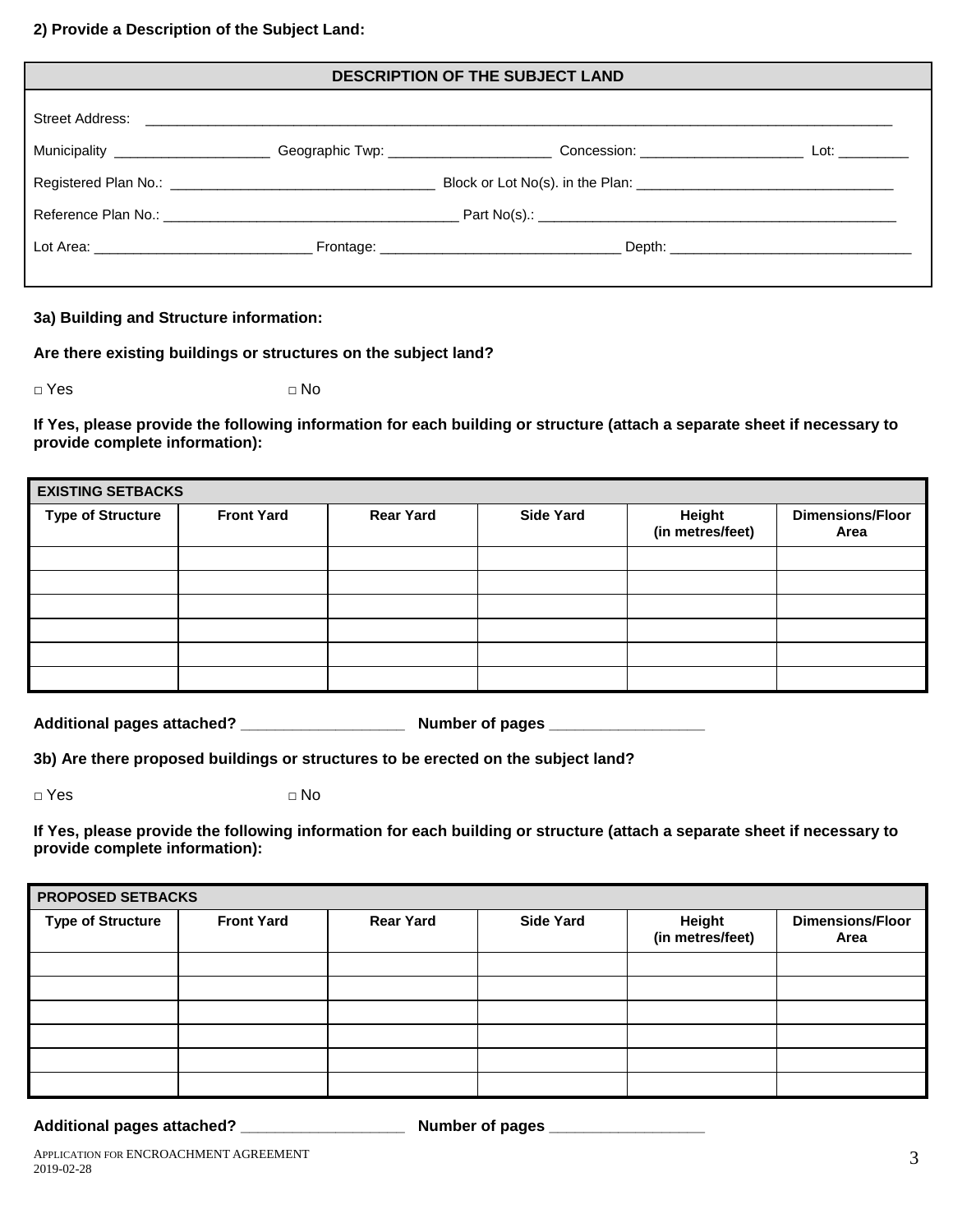### **4) Particulars of all buildings and structures proposed for the subject land :**

| <b>Site Information</b>                             | Existing $(m2)$ | Proposed $(m2)$ | Total $(m2)$ |
|-----------------------------------------------------|-----------------|-----------------|--------------|
| <b>Ground Floor Area</b>                            |                 |                 |              |
| <b>Gross Floor Area</b>                             |                 |                 |              |
| <b>Building Height (metres)</b>                     |                 |                 |              |
| <b>Building Height (storeys)</b>                    |                 |                 |              |
| Width                                               |                 |                 |              |
| Length                                              |                 |                 |              |
| <b>Dwelling Units</b>                               |                 |                 |              |
| <b>Site Coverage</b>                                |                 |                 |              |
| <b>Parking Spaces (conforming to Zoning By-law)</b> |                 |                 |              |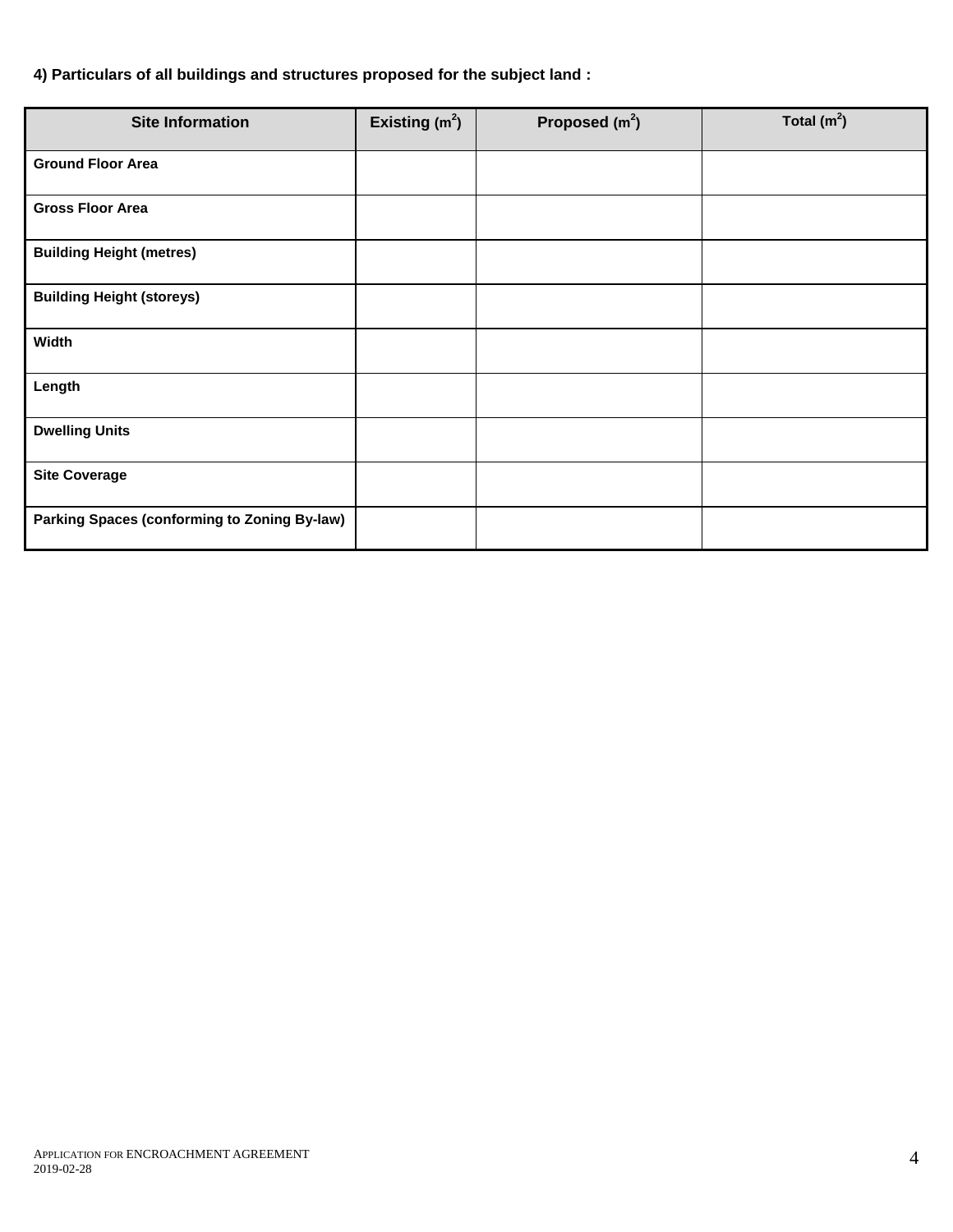### **5) Description of Proposal :**

|                                | <b>DESCRIPTION OF PROPOSAL</b>                                                                                                                                |  |  |  |  |
|--------------------------------|---------------------------------------------------------------------------------------------------------------------------------------------------------------|--|--|--|--|
| 1.                             |                                                                                                                                                               |  |  |  |  |
| 2.                             | Date of construction of the existing buildings and structures on subject land:                                                                                |  |  |  |  |
| 3.                             |                                                                                                                                                               |  |  |  |  |
| 4.                             | Existing use(s) of surrounding properties (including properties on opposite side of road allowance(s)):                                                       |  |  |  |  |
| 5.                             |                                                                                                                                                               |  |  |  |  |
| 6.                             |                                                                                                                                                               |  |  |  |  |
| 7.                             | Municipal services available: (Check appropriate space(s)):<br>Connected $\Box$<br>Water $\square$                                                            |  |  |  |  |
|                                | Sanitary sewer $\Box$<br>Connected $\square$                                                                                                                  |  |  |  |  |
|                                | Storm sewer $\square$<br>Connected $\Box$                                                                                                                     |  |  |  |  |
| 8.                             |                                                                                                                                                               |  |  |  |  |
| 9.                             |                                                                                                                                                               |  |  |  |  |
|                                | 10. Is the subject property the subject of a current application for: (Check appropriate space(s)) :<br>Minor Variance $\Box$                                 |  |  |  |  |
|                                | Consent/severance $\square$                                                                                                                                   |  |  |  |  |
| Zoning By-law amendment $\Box$ |                                                                                                                                                               |  |  |  |  |
|                                | Official Plan amendment □                                                                                                                                     |  |  |  |  |
|                                | YES O<br>11. Is the property presently under a Site Plan Control Agreement?<br>NO <sub>1</sub><br>If the answer is "Yes," please provide appropriate details: |  |  |  |  |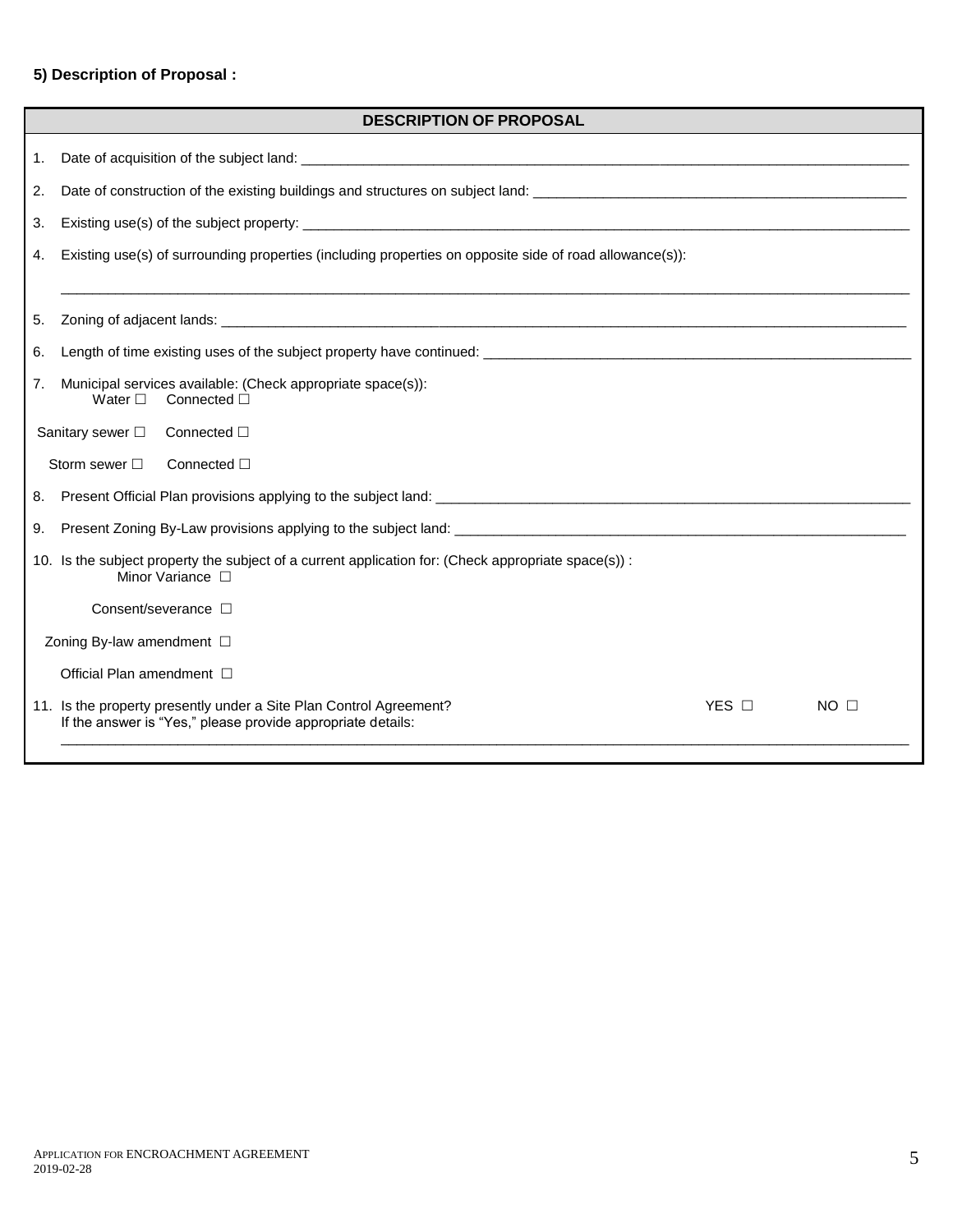### **6) Consent of Owner:**

The owner must also complete the following or a similar authorization attached to the application.

#### **Consent of Owner(s) to the Use and Disclosure of Personal Information And to Allow Site Visits to be conducted**

In accordance with the provisions of the Planning Act, it is the policy of the Town of Renfrew Planning Department to provide the public access to all development applications and supporting documentation.

In submitting this development application and supporting documentation, I/WE

this owner(s) / the authorized applicant, hereby acknowledge the above-noted policy and provide my/our consent, in accordance with the provisions of the *Municipal Freedom of Information and Protection of Privacy Act*, that the information on this application and any supporting documentation provided by myself, my agents, consultants and solicitors, will be part of the public record and will also be available to the general public.

I/We, hereby authorize the Town of Renfrew staff and Committee of Adjustment members of the decision making authority access to the subject site for the purposes of evaluation of the subject application.

\_\_\_\_\_\_\_\_\_\_\_\_\_\_\_\_\_\_\_\_\_\_\_\_\_\_\_\_\_\_\_\_\_\_\_\_ \_\_\_\_\_\_\_\_\_\_\_\_\_\_\_\_\_\_\_\_\_\_\_\_\_\_\_\_\_\_\_\_\_\_\_ Date and the Signature of the Signature of the Signature of the Signature of the Signature of the Signature of the Signature of the Signature of the Signature of the Signature of the Signature of the Signature of the Signa

\_\_\_\_\_\_\_\_\_\_\_\_\_\_\_\_\_\_\_\_\_\_\_\_\_\_\_\_\_\_\_\_\_\_\_ e de la construction de la construction de la construction de la construction de la construction de la construction de la construction de la construction de la construction de la construction de la construction de la const

**7) Affidavit** (This affidavit **must** be signed in the presence of a Commissioner):

| solemn declaration conscientiously believing it to be true, and knowing that it is of the same force and effect as if made under<br>oath and by virtue of the CANADA EVIDENCE ACT. |  |  |                                        |  |
|------------------------------------------------------------------------------------------------------------------------------------------------------------------------------------|--|--|----------------------------------------|--|
|                                                                                                                                                                                    |  |  |                                        |  |
|                                                                                                                                                                                    |  |  |                                        |  |
| Date                                                                                                                                                                               |  |  | Signature of Owner or Authorized Agent |  |
| Date                                                                                                                                                                               |  |  | Signature of Commissioner              |  |